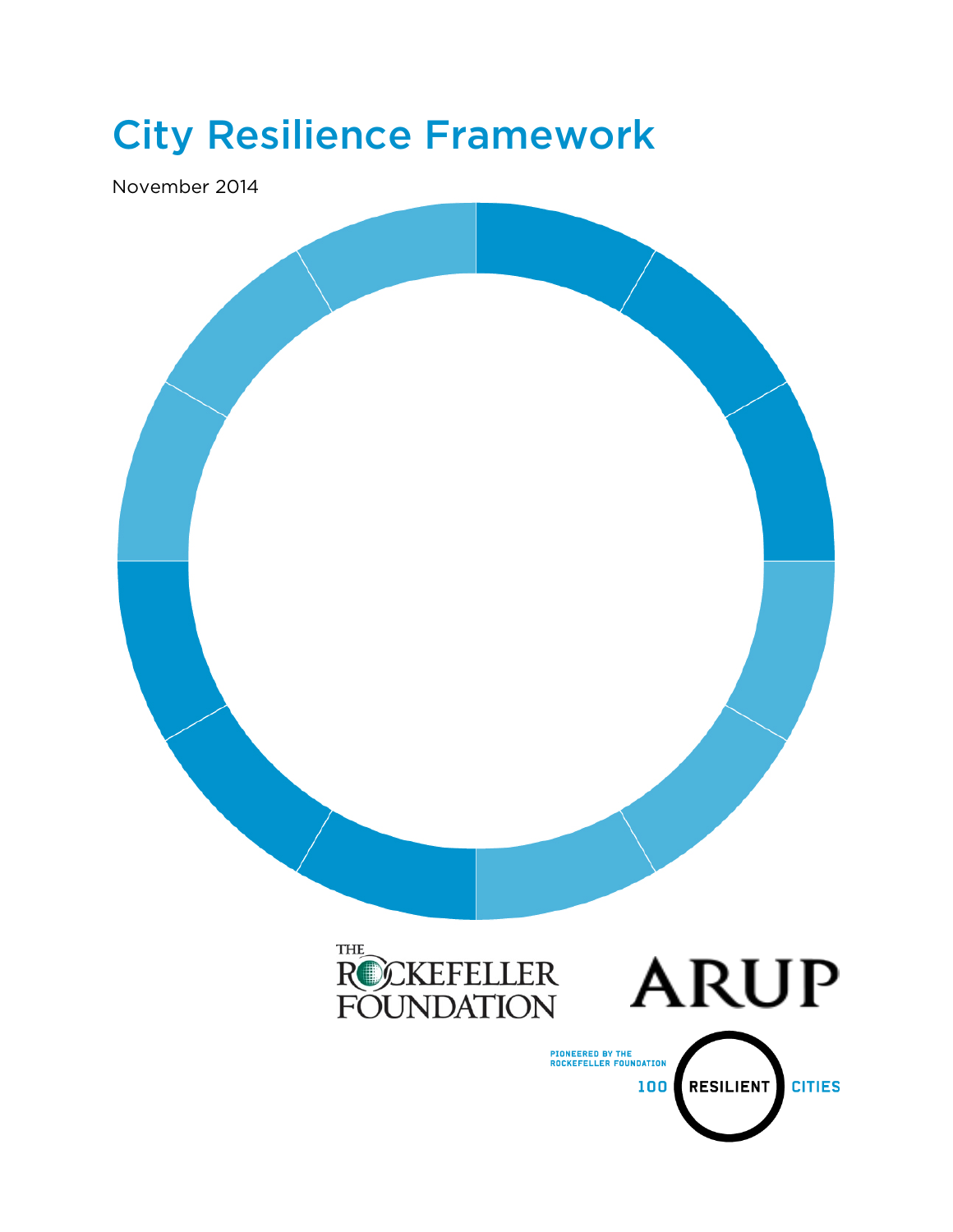## THE CITY RESILIENCE FRAMEWORK (CRF)

The City Resilience Framework is a unique framework developed by Arup with support from the Rockefeller Foundation, based on extensive research in cities. It provides a lens to understand the complexity of cities and the drivers that contribute to their resilience. Looking at these drivers can help cities to assess the extent of their resilience, to identify critical areas of weakness, and to identify actions and programs to improve the city's resilience.

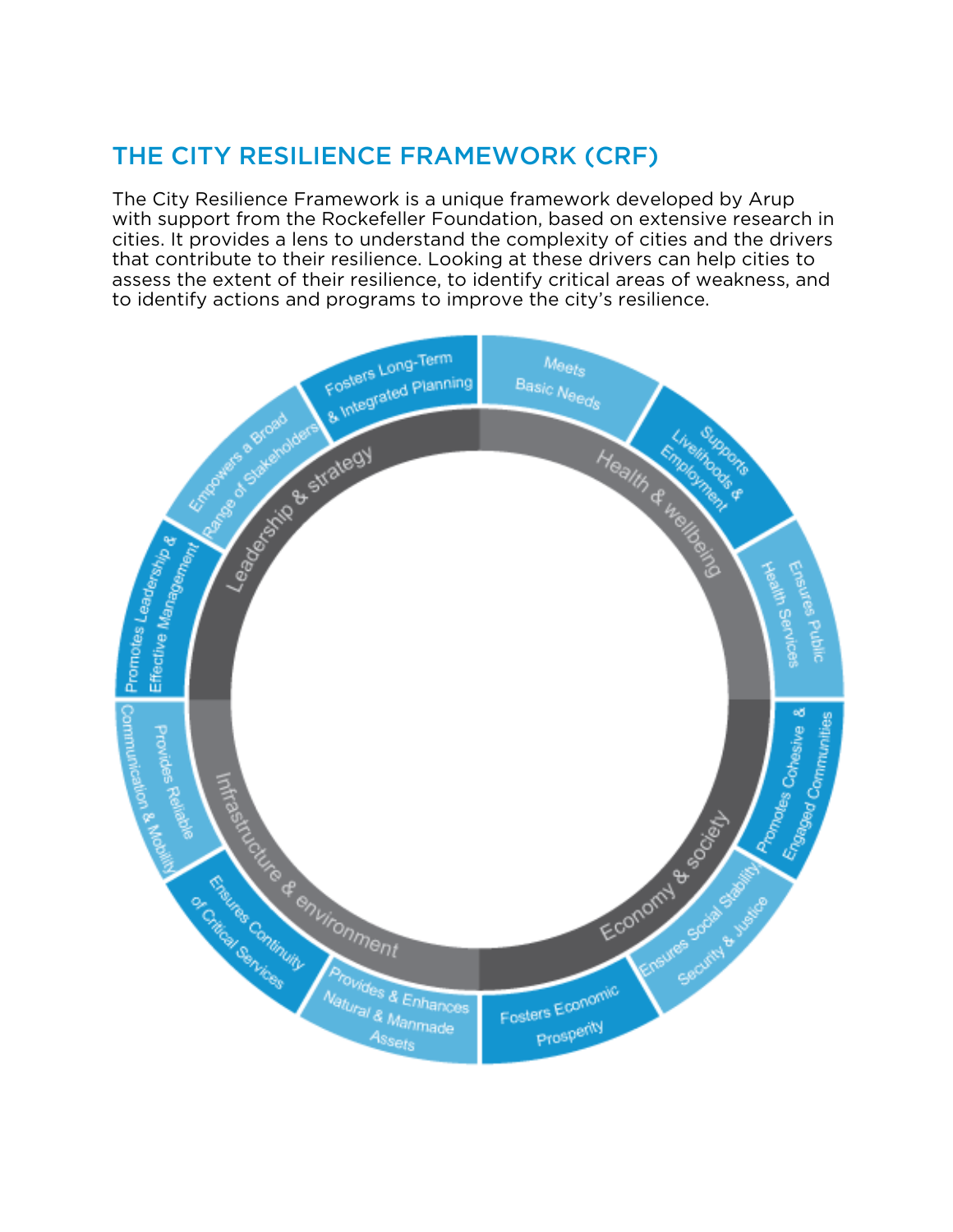## CRF by the Numbers

- 4 Dimensions
- 12 Drivers
- (based on) 7 Qualities

## Dimensions

Health & Wellbeing: The health & wellbeing of everyone living and working in the city.

Economy & Society: The social & financial systems that enable urban populations to live peacefully, and act collectively.

Infrastructure & Environment: Effective leadership,empowered stakeholders, and integrated planning.

Leadership & Strategy: The way in which man-made & natural infrastructure provide critical services and protects urban citizens.

| <b>Dimension</b>                   | <b>Driver</b>                                                                                                                                                                                                                                                                                                                 |
|------------------------------------|-------------------------------------------------------------------------------------------------------------------------------------------------------------------------------------------------------------------------------------------------------------------------------------------------------------------------------|
| Health &<br>Wellbeing              | Meets Basic Needs: Provision of essential resources required to meet a person's<br>1.<br>basic physiological needs.                                                                                                                                                                                                           |
|                                    | 2. Supports Livelihoods and Employment: Livelihood opportunities & support that<br>enable people to secure their basic needs. Opportunities might include jobs, skills<br>training, or responsible grants & loans.                                                                                                            |
|                                    | 3.<br><b>Ensures Public Health Services: Integrated health facilities &amp; services, &amp;</b><br>responsive emergency services. Includes physical & mental health, health<br>monitoring & awareness of healthy living & sanitation.                                                                                         |
| య<br>Society<br>Economy            | 4. Promotes Cohesive and Engaged Communities: Community engagement, social<br>networks & integration. These reinforce collective ability to improve the<br>community & require processes that encourage civic engagement in planning &<br>decision-making.                                                                    |
|                                    | Ensures Social Stability, Security and Justice: Law enforcement, crime<br>5.<br>prevention, justice, & emergency management.                                                                                                                                                                                                  |
|                                    | 6. Fosters Economic Prosperity: While Driver 2 is about individual livelihoods,<br>Driver 6 is about the economy on a wider scale. Important economic factors<br>include contingency planning, sound management of city finances, the ability to<br>attract business investment, a diverse economic profile & wider linkages. |
| య<br>Infrastructure<br>Environment | <b>Enhances and Provides Protective Natural &amp; Man-Made Assets: Environmental</b><br>1.<br>stewardship, appropriate infrastructure, effective land use planning & enforcing<br>regulations. Conservation of environmental assets preserves the natural protection<br>afforded to cities by ecosystems.                     |
|                                    | 2. Ensures Continuity of Critical Services: Diversity of provision, redundancy,<br>active management & maintenance of ecosystems & infrastructure, & contingency<br>planning                                                                                                                                                  |
|                                    | 3. Provides Reliable Communication and Mobility: Diverse & affordable multi-<br>modal transport networks & systems, ICT & contingency planning. Transport<br>includes the network (roads, rail, signs, signals etc.), public transport options &<br>logistics (ports, airports, freight lines etc.)                           |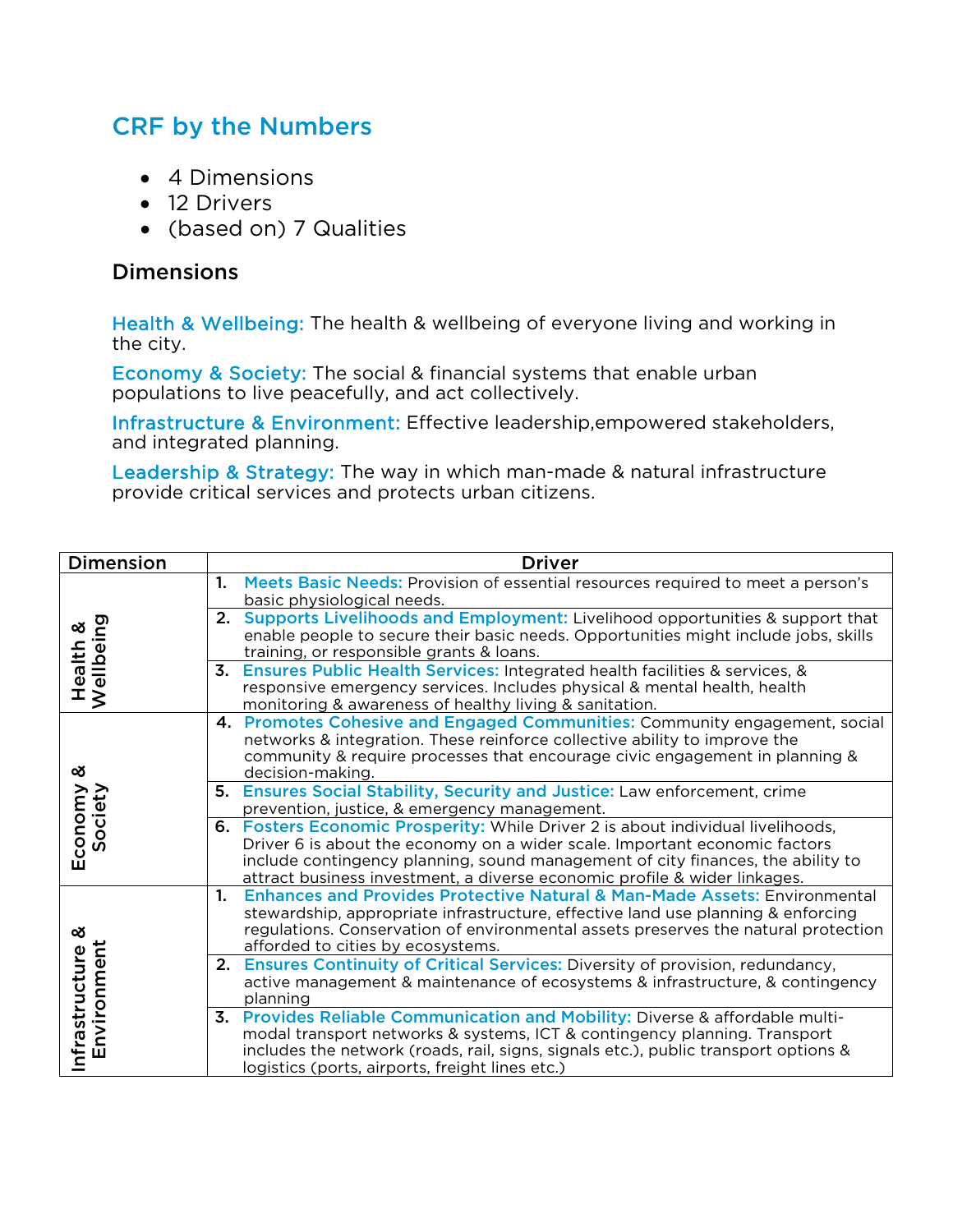| Dimension                  | Driver                                                                                                                                                                                                                                                                                                                     |
|----------------------------|----------------------------------------------------------------------------------------------------------------------------------------------------------------------------------------------------------------------------------------------------------------------------------------------------------------------------|
| య<br>eadership<br>Strategy | 4. Promotes Leadership and Effective Management: Relating to government,<br>business & civil society. This is recognisable in trusted individuals, multi-<br>stakeholder consultation, & evidence-based decision-making.                                                                                                   |
|                            | 5. Empowers a Broad Range of Stakeholders: Education for all, access to up-to-<br>date information, & knowledge to enable people & organizations to take<br>appropriate action. Along with education & awareness communication is needed<br>to ensure that knowledge is transferred between stakeholders & between cities. |
|                            | 6. Fosters Long-Term and Integrated Planning: Holistic vision, informed by data.<br>Strategies/plans should be integrated across sectors & land-use plans should<br>consider & include different departments, users & uses. Building codes should<br>create safety & remove negative impacts.                              |

## QUALITIES OF RESILIENT SYSTEMS

Resilient systems withstand, respond to, and adapt more readily to shocks and stresses to bounce back stronger after tough times, and live better in good times.

Extensive research has shown that resilient cities demonstrate seven qualities:

- Reflectiveness
- Resourcefulness
- Robustness
- Redundancy
- Flexibility
- Inclusiveness
- Integration

Reflectiveness and resourcefulness are about the ability to learn from the past and act in times of crisis.

Individuals and institutions that are reflective use past experience to inform future decisions, and will modify standards and behaviours accordingly. For example, planning processes that are reflective are better able to respond to changing circumstances.

Resourceful people and institutions are able to recognise alternative ways to use resources at times of crisis in order to meet their needs or achieve their goals. For example, although households in cities in Chile's Central Valley use water provided by municipal networks on a daily basis, the service is often interrupted after strong earthquakes. As a response, many households maintain wells to continue provision of water.